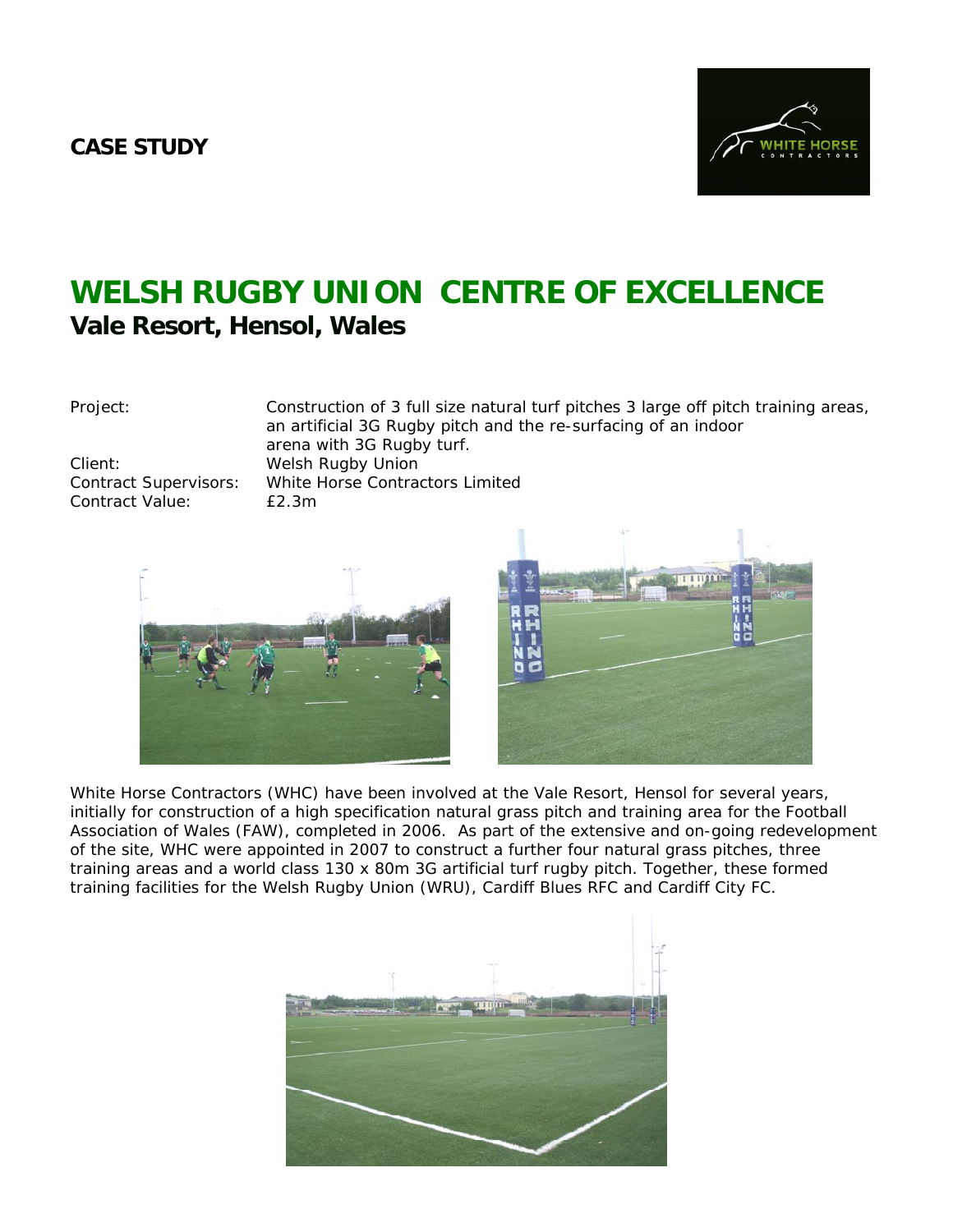This project is a three-way partnership with investment from the Welsh Rugby Union, the owners of the Vale Resort and the Sports Council for Wales, which allocated a £1.5m National Lottery grant to the development.

Working to tight timescales and budgets, the pitch constructions started on the greenfield site in October 2008 and proceeded through the winter, a season normally avoided at all costs in the UK for this type of work. This was made possible through the careful use of the company's specialist plant and machinery, which are designed to work in the most adverse of conditions, together with close liaison with the project consultants Geoturf and the clients.

WHC proposed a surface system for the 3G rugby pitch consisting of TigerTurf Total Rugby artificial turf overlying a Brock performance base in order to offer the players the safest possible surface to train and play on. The Brock was laid upon 50mm of a specially blended aggregate which was used to achieve the required level tolerance whilst retaining porosity. Beneath this a depth of 300mm of porous sub-base stone was laid by laser grading bulldozer all above a 'Triaxial' geogrid to stabilise the soft and wet ground encountered on site. Within the sub-soil formation, WHC increased both the depth and intensity of the drainage installation to assist in dewatering the site for construction. The construction works were carried out using WHC owned and operated specialist plant and machinery.

Having experienced the performance of the artificial turf and Brock combination, the WRU instructed WHC to re-surface their 60 x 40m pitch within an indoor training area also on site at Hensol, with the same system so that the indoor pitch performance would replicate the outdoor pitch.



The grass pitches were designed by Geoturf to a similar specification as that employed on the FAW pitch which has received universal praise from those who play, train and coach on it. Their construction involved the installation of a gravel drainage layer over the drained formation, overlaid with a blinding sand, lower rootzone sand, followed by a 2:1 sand/soil mix manufactured on site by WHC. A pop-up irrigation system was also installed to enable efficient and effective pitch establishment and on-going maintenance.